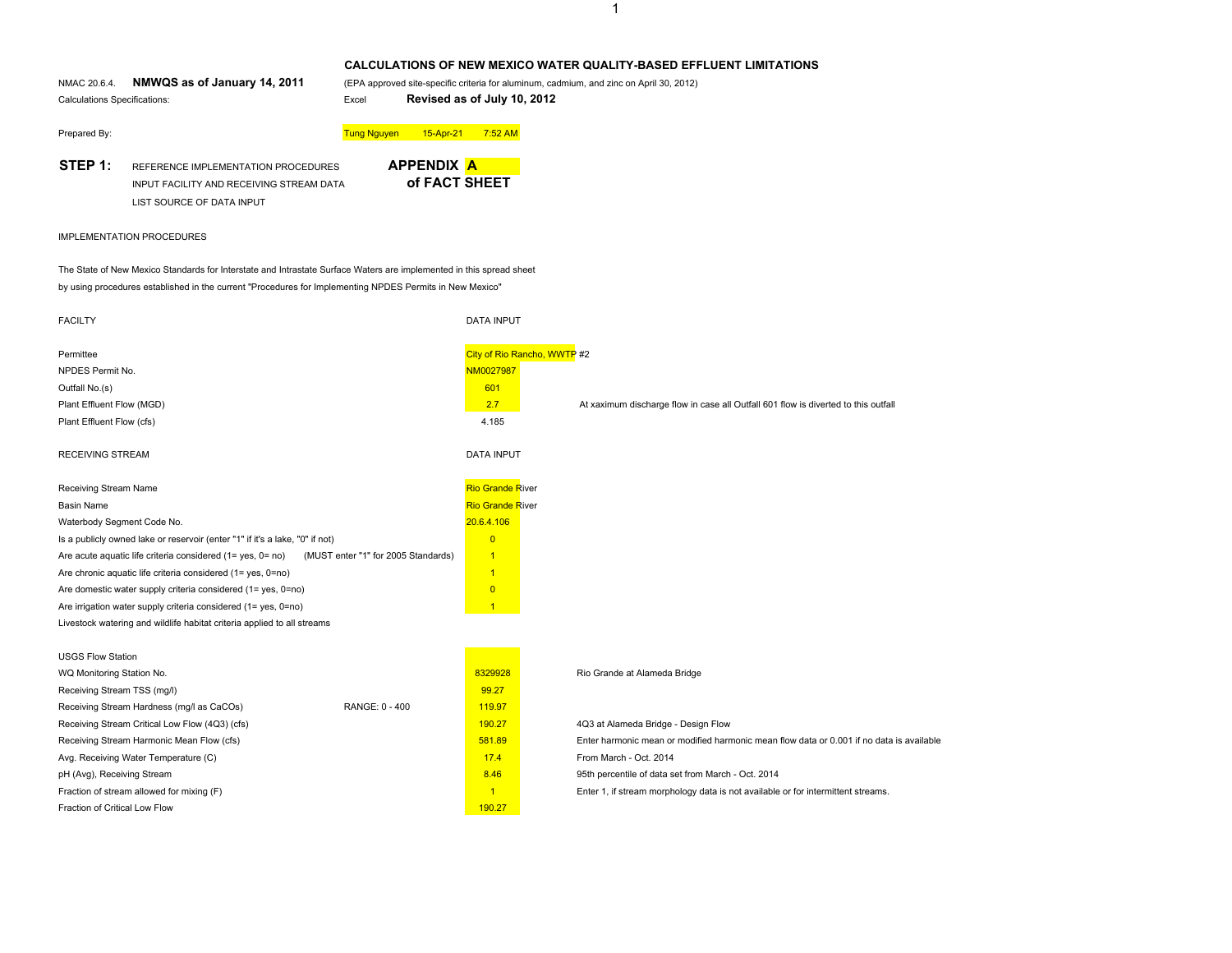2

### **STEP 2:**INPUT AMBIENT AND EFFLUENT DATA

CALCULATE IN-STREAM WASTE CONCENTRATIONS

| A LE IN-STREAM WASTE CONCENTRATIONS. |  |  |
|--------------------------------------|--|--|
|                                      |  |  |

DATA INPUT **Input pollutant geometric mean concentration as micro-gram per liter (ug/l or ppb)** 

unless other unit is specified for the parameter.

Effluent value reported as "< detection level" (DL) but the DL is greater than MQL, input "1/2 DL" for calculation.

Effluent value reported as "< detection level" (DL) and the DL is smaller than MQL, no data is inputted.

If a less than MQL vakue is reported, input either the reported value or "0" for calculation.

The following formular is used to calculate the Instream Waste Concentration (Cd)

See the current "Procedures for Implementing NPDES Permits in New Mexico"

Cd = [(F\*Qa\*Ca) + (Qe\*2.13\*Ce)] / (F\*Qa + Qe)

Where:

Cd = Instream Waste Concentration

F = Fraction of stream allowed for mixing (see "Procedures for Implementing NPDES Permits in New Mexico")

Ce = Reported concentration in effluent

Ca = Ambient stream concentration upstream of discharge

Qe = Plant effluent flow

Qa = Critical low flow of stream at discharge point expressed as the 4Q3 or harmonic mean flow for human health criteria

The following formular convert metals reported in total form to dissolved form if criteria are in dissolved form

See the current "Procedures for Implementing NPDES Permits in New Mexico"

| $Kp = Kpo * (TSS**a)$                     | $Kp =$ Linear partition coefficient; Kpo and a can be found in table below                                    |
|-------------------------------------------|---------------------------------------------------------------------------------------------------------------|
| $C/Ct = 1/(1 + Kp^*TSS^* 10^{0.6})$       | TSS = Total suspended solids concentration found in receiving stream (or in effluent for intermittent stream) |
| Total Metal Criteria $(Ct) = Cr / (C/Ct)$ | $C/Ct$ = Fraction of metal dissolved: and $Cr =$ Dissolved criteria value                                     |

|                     |                    |                                                                         |           | <b>Stream Linear Partition Coefficient</b> |             |                           | Lake Linear Partition Coefficient |           |                         |                                     |                         |  |  |  |  |
|---------------------|--------------------|-------------------------------------------------------------------------|-----------|--------------------------------------------|-------------|---------------------------|-----------------------------------|-----------|-------------------------|-------------------------------------|-------------------------|--|--|--|--|
| <b>Total Metals</b> | <b>Total Value</b> | Kpo                                                                     | alpha (a) | Kp                                         | C/Ct        | Dissolved Value in Stream | Kpo                               | alpha (a) | Kp                      | C/Ct                                | Dissolved Value in Lake |  |  |  |  |
| Arsenic             | 7.48               | 480000                                                                  | $-0.73$   | 16732.62513  0.375791836  2.81092293       |             |                           | 480000                            | $-0.73$   |                         | 16732.62513  0.375791836  2.8109229 |                         |  |  |  |  |
| Chromium III        |                    | 3360000                                                                 | $-0.93$   | 46698.0254                                 | 0.177439838 | $\mathbf 0$               | 2170000                           | $-0.27$   |                         | 627074.1064 0.015810365             | 0                       |  |  |  |  |
| Copper              |                    | 1040000                                                                 | $-0.74$   | 34624.85817                                | 0.225366858 | $\mathbf 0$               | 2850000                           | $-0.9$    |                         | 45468.29199 0.181368476             | 0                       |  |  |  |  |
| Lead                |                    | 2800000                                                                 | $-0.8$    | 70746.28085 0.124641915                    |             | $\mathbf 0$               | 2040000                           | $-0.53$   | 178367.8658 0.053457131 |                                     | 0                       |  |  |  |  |
| Nickel              |                    | 490000                                                                  | $-0.57$   | 35645.91832 0.220333702                    |             | $\mathbf 0$               | 2210000                           | $-0.76$   |                         | 67113.60647 0.130507963             | 0                       |  |  |  |  |
| Silver              |                    | 2390000                                                                 | $-1.03$   | 20973.71385 0.324458256                    |             | $\mathbf 0$               | 2390000                           | $-1.03$   |                         | 20973.71385 0.324458256             | 0                       |  |  |  |  |
| Zinc                | 53                 | 1250000                                                                 | $-0.7$    | 50019.27559  0.167632973  8.88454759       |             |                           | 3340000                           | $-0.68$   |                         | 146524.4878  0.064327356  3.4093498 |                         |  |  |  |  |
|                     |                    |                                                                         |           |                                            |             |                           |                                   |           |                         |                                     |                         |  |  |  |  |
|                     |                    | The following formular is used to calculate hardness dependent criteria |           |                                            |             |                           | <b>Dissolved</b>                  |           |                         |                                     |                         |  |  |  |  |

Chronic e(0.7647[ln(hardness)]-4.2180)\*CF2 0.516323966 CF2 = 1.101672 - 0.041838\*ln(hardness)

(Please refer to State Water Quality Standards for details) WQC (ug/l)

| Aluminum (T) | Acute   | e(1.3695[In(hardness)]+1.8308)     | 4389.310903 | If Stream $pH < 6.5$ , enter 750 in cell O113 |
|--------------|---------|------------------------------------|-------------|-----------------------------------------------|
|              | Chronic | e(1.3695[ln(hardness)]+0.9161)     | 1758.51947  | If Stream $pH < 6.5$ , enter 87 in cell P113  |
| Cadmium (D)  | Acute   | e(0.8968[In(hardness)]-3.5699)*CF1 | 1.930092783 | CF1 = 1.136672 - 0.041838*ln(hardness)        |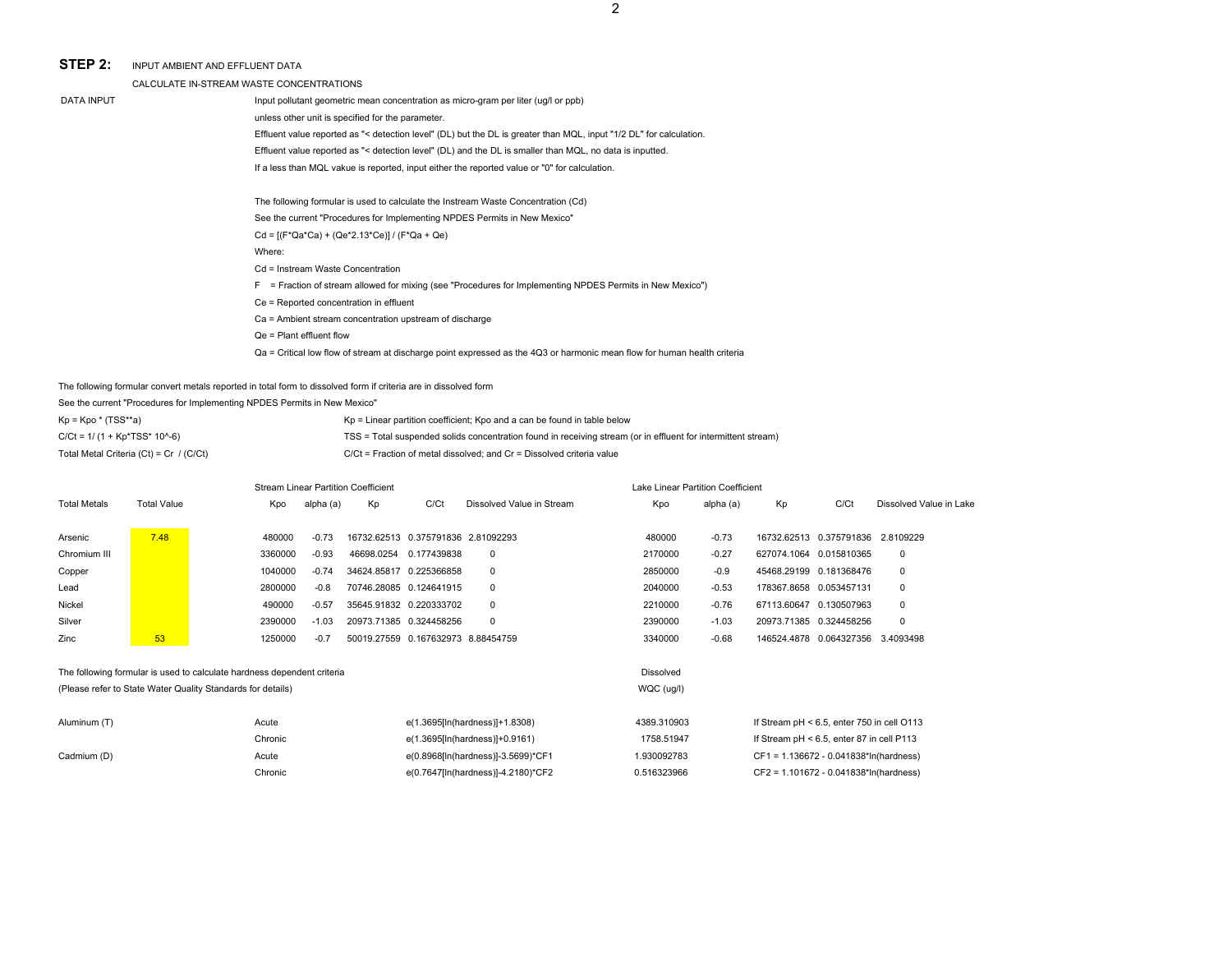| Chromium III (D) | Acute   | 0.316 e(0.819[ln(hardness)]+3.7256)   | 661.3861741 |                                          |
|------------------|---------|---------------------------------------|-------------|------------------------------------------|
|                  | Chronic | 0.860 e(0.819[ln(hardness)]+0.6848)   | 86.03275295 |                                          |
| Copper (D)       | Acute   | 0.960 e(0.9422[ln(hardness)]-1.700)   | 15.95412069 |                                          |
|                  | Chronic | 0.960 e(0.8545[ln(hardness)]-1.702)   | 10.46332251 |                                          |
| Lead $(D)$       | Acute   | e(1.273[ln(hardness)]-1.46)*CF3       | 78.69566577 | $CF3 = 1.46203 - 0.145712^*ln(hardness)$ |
|                  | Chronic | e(1.273[In(hardness)]-4.705)*CF4      | 3.066657116 | $CF4 = 1.46203 - 0.145712*ln(hardness)$  |
| Manganese (D)    | Acute   | e(0.3331[ln(hardness)]+6.4676)        | 3172.357287 |                                          |
|                  | Chronic | e(0.3331[ln(hardness)]+5.8743)        | 1752.730636 |                                          |
| Nickel (D)       | Acute   | 0.998 e(0.846[ln(hardness)]+2.255)    | 546.2105288 |                                          |
|                  | Chronic | 0.997 e(0.846[ln(hardness)]+0.0584)   | 60.66712655 |                                          |
| Silver (D)       | Acute   | 0.85 e(1.72[ln(hardness)]-6.59)       | 4.399702013 |                                          |
| Zinc(D)          | Acute   | 0.978 e(0.9094[ln(hardness)]+0.9095)  | 188.8158126 |                                          |
|                  | Chronic | 0.986 e(0.90947[In(hardness)]+0.6235) | 143.0585225 |                                          |

|                                        |            |     |           |                |                        | Instream Waste Concentration |             |              |          |            | Livestock& | Acute       | Chronic    | Human    | Need        |
|----------------------------------------|------------|-----|-----------|----------------|------------------------|------------------------------|-------------|--------------|----------|------------|------------|-------------|------------|----------|-------------|
| <b>POLLUTANTS</b>                      |            |     | Ambient   | Effluent       | Acute                  | Domestic                     | Chronic     | Human        | Domestic | Irrigation | Wildlife   | Aquatic     | Aquatic    | Health   | <b>TMDL</b> |
|                                        |            |     | Conc.     | Conc.          | Aquatic                | Supply                       | Aquatic     | Health       | Criteria | Criteria   | Criteria   | Criteria    | Criteria   | Criteria |             |
|                                        | CAS No.    | MQL | Ca (ug/l) | Ce (ug/l)      | $2.13$ <sup>*</sup> Ce | Cd,dom (ug/l)                | Cd (ug/l)   | Cd,hh (ug/l) | ug/l     | ug/l       | ug/l       | ug/l        | ug/l       | ug/l     |             |
| Radioactivity, Nutrients, and Chlorine |            |     |           |                |                        |                              |             |              |          |            |            |             |            |          |             |
| Aluminum, total                        | 7429-90-5  | 2.5 |           |                | $\mathbf 0$            | $\Omega$                     | $\mathbf 0$ | $\mathbf 0$  | $1E+100$ | 5000       | 1E+100     | 4389.310903 | 1758.5195  | 1E+100   | N/A         |
| Barium, dissolved                      | 7440-39-3  | 100 |           |                | 0                      | $\Omega$                     | 0           | $\mathbf 0$  | 2000     | 1E+100     | 1E+100     | 1E+100      | 1E+100     | 1E+100   | N/A         |
| Boron, dissolved                       | 7440-42-8  | 100 |           |                | $\Omega$               | $\Omega$                     | $\Omega$    | $\mathbf 0$  | $1E+100$ | 750        | 5000       | 1E+100      | 1E+100     | 1E+100   | N/A         |
| Cobalt, dissolved                      | 7440-48-4  | 50  |           |                | $\Omega$               | $\Omega$                     | $\Omega$    | $\mathbf 0$  | 1E+100   | 50         | 1000       | 1E+100      | $1E+100$   | 1E+100   | N/A         |
| Uranium, dissolved                     | 7440-61-1  | 0.1 |           |                | $\Omega$               | $\Omega$                     | $\Omega$    | $\mathbf 0$  | 30       | 1E+100     | 1E+100     | 1E+100      | 1E+100     | 1E+100   | N/A         |
| Vanadium, dissolved                    | 7440-62-2  | 50  |           |                | $\Omega$               | $\Omega$                     | $\Omega$    | $\mathbf 0$  | $1E+100$ | 100        | 100        | 1E+100      | $1E+100$   | 1E+100   | N/A         |
| Ra-226 and Ra-228 (pCi/l)              |            |     |           |                | O                      | $\Omega$                     | $\mathbf 0$ | $\mathbf 0$  | 5        | 1E+100     | 30         | 1E+100      | $1E+100$   | 1E+100   | N/A         |
| Strontium (pCi/l)                      |            |     |           |                | $\Omega$               | $\Omega$                     | $\Omega$    | $\mathbf 0$  | 8        | 1E+100     | 1E+100     | $1E+100$    | 1E+100     | 1E+100   | N/A         |
| Tritium (pCi/l)                        |            |     |           |                | $\Omega$               | $\Omega$                     | $\Omega$    | $\mathbf 0$  | 20000    | $1E+100$   | 20000      | 1E+100      | 1E+100     | 1E+100   | N/A         |
| Gross Alpha (pCi/l)                    |            |     |           | 1.06           | 2.2578                 | 0.04859167                   | 0.04859167  | 0.01612233   | 15       | 1E+100     | 15         | $1E+100$    | 1E+100     | 1E+100   | N/A         |
| Asbestos (fibers/l)                    |            |     |           |                | 0                      | $\Omega$                     | 0           | $\mathbf 0$  | 7000000  | 1E+100     | 1E+100     | 1E+100      | $1E + 100$ | 1E+100   | N/A         |
| <b>Total Residual Chlorine</b>         | 7782-50-5  | 33  |           |                | $\Omega$               | $\Omega$                     | $\Omega$    | $\mathbf 0$  | 1E+100   | 1E+100     | 11         | 19          | 11         | 1E+100   | N/A         |
| Nitrate as N (mg/l)                    |            |     |           |                | $\Omega$               | $\Omega$                     | $\Omega$    | $\mathbf 0$  | 10       | 1E+100     | 1E+100     | 1E+100      | 1E+100     | 1E+100   | N/A         |
| Nitrite + Nitrate (mg/l)               |            |     |           |                | $\mathbf 0$            | $\Omega$                     | $\Omega$    | $\mathbf 0$  | $1E+100$ | $1E+100$   | 132        | 1E+100      | $1E+100$   | 1E+100   | N/A         |
| <b>METALS AND CYANIDE</b>              |            |     |           |                |                        |                              |             |              |          |            |            |             |            |          |             |
| Antimony, dissolved (P)                | 7440-36-0  | 60  |           |                | 0                      | $\Omega$                     | $\mathbf 0$ | 0            | 6        | 1E+100     | 1E+100     | 1E+100      | $1E+100$   | 640      | N/A         |
| Arsenic, dissolved (P)                 | 7440-38-2  | 0.5 | 2.7       | 2.810922934    | 5.98726585             | 2.77074751                   | 2.77074751  | 2.72347346   | 10       | 100        | 200        | 340         | 150        | 9        | N/A         |
| Beryllium, dissolved                   | 7440-41-7  | 0.5 |           |                | 0                      | $\mathbf 0$                  | 0           | 0            | 4        | 1E+100     | $1E+100$   | 1E+100      | $1E+100$   | 1E+100   | N/A         |
| Cadmium, dissolved                     | 7440-43-9  | -1  |           |                | $\Omega$               | $\Omega$                     | $\Omega$    | $\mathbf 0$  | 5        | 10         | 50         | 1.930092783 | 0.516324   | 1E+100   | N/A         |
| Chromium (III), dissolved              | 16065-83-1 | 10  |           |                | $\Omega$               | $\Omega$                     | $\Omega$    | $\mathbf 0$  | $1E+100$ | 1E+100     | 1E+100     | 661.3861741 | 86.032753  | 1E+100   | N/A         |
| Chromium (VI), dissolved               | 18540-29-9 | 10  |           |                | $\Omega$               | $\Omega$                     | $\Omega$    | $\mathbf 0$  | $1E+100$ | 1E+100     | 1E+100     | 16          | 11         | 1E+100   | N/A         |
| Chromium, dissolved                    | 7440-47-3  |     |           |                | $\Omega$               | $\Omega$                     | $\Omega$    | $\mathbf 0$  | 100      | 100        | 1000       | $1E+100$    | 1E+100     | 1E+100   | N/A         |
| Copper, dissolved                      | 7440-50-8  | 0.5 |           | $\overline{0}$ | 0                      | $\Omega$                     | $\Omega$    | $\mathbf 0$  | 1300     | 200        | 500        | 15.95412069 | 10.463323  | 1E+100   | N/A         |
| Lead, dissolved                        | 7439-92-1  | 0.5 |           | $\overline{0}$ | $\Omega$               | $\Omega$                     | $\Omega$    | $\mathbf 0$  | 15       | 5000       | 100        | 78.69566577 | 3.0666571  | 1E+100   | N/A         |
| Manganese, dissolved                   | 7439-96-5  |     |           |                | $\Omega$               | $\Omega$                     | $\Omega$    | $\Omega$     | $1E+100$ | 1E+100     | 1E+100     | 3172.357287 | 1752.7306  | 1E+100   | N/A         |

Dissolved WQC (ug/l)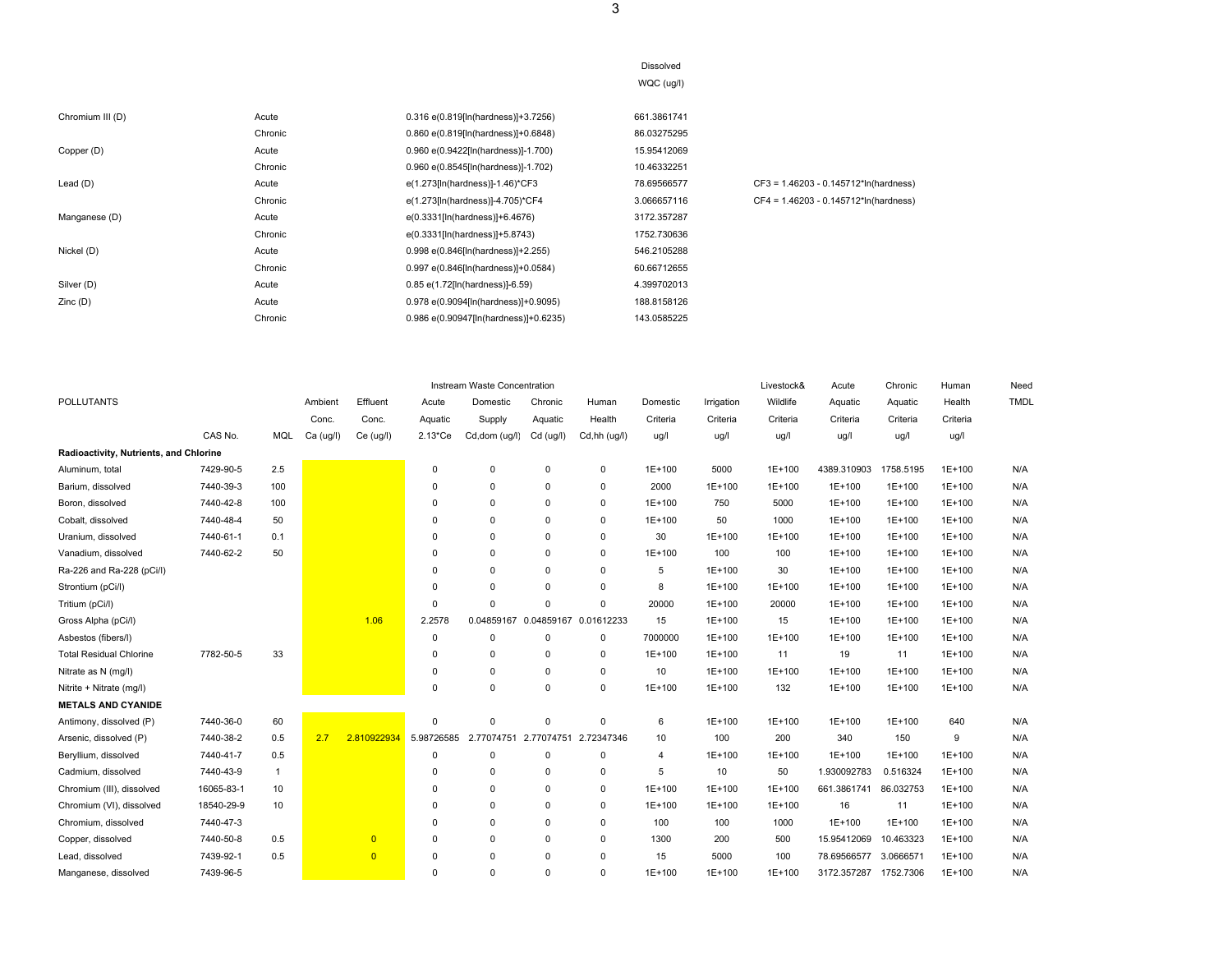|                               |           |            |           |                |                        | Instream Waste Concentration |             |              |                |            | Livestock& | Acute       | Chronic   | Human    | Need        |
|-------------------------------|-----------|------------|-----------|----------------|------------------------|------------------------------|-------------|--------------|----------------|------------|------------|-------------|-----------|----------|-------------|
|                               |           |            | Ambient   | Effluent       | Acute                  | Domestic                     | Chronic     | Human        | Domestic       | Irrigation | Wildlife   | Aquatic     | Aquatic   | Health   | <b>TMDL</b> |
| POLLUTANTS                    |           |            | Conc      | Conc.          | Aquatic                | Supply                       | Aquatic     | Health       | Criteria       | Criteria   | Criteria   | Criteria    | Criteria  | Criteria |             |
|                               | CAS No.   | MQL        | Ca (ug/l) | Ce (ug/l)      | $2.13$ <sup>*</sup> Ce | Cd, dom (ug/l)               | Cd (ug/l)   | Cd,hh (ug/l) | ug/l           | ug/l       | ug/l       | ug/l        | ug/l      | ug/l     |             |
| Mercury, dissolved            | 7439-97-6 | 0.005      |           |                | $\mathbf 0$            | 0                            | $\mathsf 0$ | $\pmb{0}$    | 1E+100         | 1E+100     | 1E+100     | 1.4         | 0.77      | 1E+100   | N/A         |
| Mercury, total                | 7439-97-6 | 0.005      |           |                | $\Omega$               | 0                            | 0           | 0            | $\overline{2}$ | 1E+100     | 0.77       | 1E+100      | 1E+100    | 1E+100   | N/A         |
| Molybdenum, dissolved         | 7439-98-7 |            |           |                | $\Omega$               | $\mathbf 0$                  | $\Omega$    | $\Omega$     | 1E+100         | 1000       | 1E+100     | 1E+100      | 1E+100    | 1E+100   | N/A         |
| Molybdenum, total recoverable | 7439-98-7 |            |           |                | $\Omega$               | 0                            | 0           | 0            | 1E+100         | 1E+100     | 1E+100     | 7920        | 1895      | 1E+100   | N/A         |
| Nickel, dissolved (P)         | 7440-02-0 | 0.5        |           | $\overline{0}$ | $\Omega$               | 0                            | 0           | 0            | 700            | 1E+100     | 1E+100     | 546.2105288 | 60.667127 | 4600     | N/A         |
| Selenium, dissolved (P)       | 7782-49-2 | $\sqrt{5}$ |           |                | $\Omega$               | $\pmb{0}$                    | $\Omega$    | $\Omega$     | 50             | 130        | 50         | $1E+100$    | 1E+100    | 4200     | N/A         |
| Selenium, dis (SO4 >500 mg/l) |           | 5          |           |                | $\Omega$               | 0                            | 0           | 0            | 50             | 250        | 50         | 1E+100      | 1E+100    | 4200     | N/A         |
| Selenium, total recoverable   | 7782-49-2 | 5          |           |                | $\Omega$               | 0                            | $\Omega$    | $\Omega$     | 1E+100         | 1E+100     | 5          | 20          | 5         | 1E+100   | N/A         |
| Silver, dissolved             | 7440-22-4 | 0.5        |           | $\overline{0}$ | $\Omega$               | $\pmb{0}$                    | 0           | 0            | 1E+100         | 1E+100     | 1E+100     | 4.399702013 | 1E+100    | 1E+100   | N/A         |
| Thalllium, dissolved (P)      | 7440-28-0 | 0.5        |           |                | $\Omega$               | 0                            | 0           | 0            | $\overline{2}$ | 1E+100     | 1E+100     | 1E+100      | 1E+100    | 0.47     | N/A         |
| Zinc, dissolved               | 7440-66-6 | 20         |           |                | $\Omega$               | 0                            | $\Omega$    | $\mathbf 0$  | 10500          | 2000       | 25000      | 188.8158126 | 143.05852 | 26000    | N/A         |
| Cyanide, total recoverable    | $57-12-5$ | 10         |           |                | $\Omega$               | 0                            | 0           | 0            | 200            | 1E+100     | 5.2        | 22          | 5.2       | 140      | N/A         |
| Dioxin                        | 1764-01-6 | 0.00001    |           |                | $\Omega$               | $\Omega$                     | $\Omega$    | $\Omega$     | 3.00E-05       | 1E+100     | 1E+100     | 1E+100      | 1E+100    | 5.1E-08  | N/A         |
| <b>VOLATILE COMPOUNDS</b>     |           |            |           |                |                        |                              |             |              |                |            |            |             |           |          |             |
| Acrolein                      | 107-02-8  | 50         |           |                | $\mathbf 0$            | 0                            | 0           | 0            | 18             | 1E+100     | 1E+100     | 1E+100      | 1E+100    | 9        | N/A         |
| Acrylonitrile                 | 107-13-0  | 20         |           |                | $\Omega$               | 0                            | 0           | $\Omega$     | 0.65           | 1E+100     | 1E+100     | 1E+100      | 1E+100    | 2.5      | N/A         |
| Benzene                       | 71-43-2   | 10         |           |                | $\Omega$               | 0                            | 0           | 0            | 5              | 1E+100     | 1E+100     | 1E+100      | 1E+100    | 510      | N/A         |
| Bromoform                     | 75-25-2   | 10         |           |                | $\Omega$               | $\mathbf 0$                  | $\mathbf 0$ | 0            | 44             | 1E+100     | 1E+100     | 1E+100      | 1E+100    | 1400     | N/A         |
| Carbon Tetrachloride          | 56-23-5   | $\sqrt{2}$ |           |                | $\Omega$               | $\pmb{0}$                    | $\mathbf 0$ | $\mathbf 0$  | 5              | 1E+100     | 1E+100     | $1E+100$    | 1E+100    | 16       | N/A         |
| Chlorobenzene                 | 108-90-7  | 10         |           |                | $\Omega$               | 0                            | $\Omega$    | 0            | 100            | 1E+100     | 1E+100     | 1E+100      | 1E+100    | 1600     | N/A         |
| Clorodibromomethane           | 124-48-1  | 10         |           |                | $\Omega$               | $\mathbf 0$                  | $\Omega$    | $\Omega$     | 4.2            | 1E+100     | 1E+100     | 1E+100      | 1E+100    | 130      | N/A         |
| Chloroform                    | 67-66-3   | 50         |           |                | $\Omega$               | $\pmb{0}$                    | 0           | 0            | 57             | 1E+100     | 1E+100     | 1E+100      | 1E+100    | 4700     | N/A         |
| Dichlorobromomethane          | 75-27-4   | 10         |           |                | $\Omega$               | 0                            | 0           | 0            | 5.6            | 1E+100     | 1E+100     | 1E+100      | 1E+100    | 170      | N/A         |
| 1,2-Dichloroethane            | 107-06-2  | 10         |           |                | $\Omega$               | $\pmb{0}$                    | 0           | $\mathbf 0$  | 5              | 1E+100     | $1E+100$   | $1E+100$    | 1E+100    | 370      | N/A         |
| 1,1-Dichloroethylene          | 75-35-4   | 10         |           |                | $\Omega$               | 0                            | $\Omega$    | $\Omega$     | $\overline{7}$ | 1E+100     | 1E+100     | 1E+100      | 1E+100    | 7100     | N/A         |
| 1,2-Dichloropropane           | 78-87-5   | 10         |           |                | $\Omega$               | $\Omega$                     | $\Omega$    | $\Omega$     | 5              | 1E+100     | $1E+100$   | 1E+100      | 1E+100    | 150      | N/A         |
| 1,3-Dichloropropylene         | 542-75-6  | 10         |           |                | $\Omega$               | $\pmb{0}$                    | 0           | 0            | 3.5            | 1E+100     | 1E+100     | 1E+100      | 1E+100    | 210      | N/A         |
| Ethylbenzene                  | 100-41-4  | 10         |           |                | $\Omega$               | 0                            | $\mathbf 0$ | 0            | 700            | 1E+100     | 1E+100     | 1E+100      | 1E+100    | 2100     | N/A         |
| Methyl Bromide                | 74-83-9   | 50         |           |                | $\Omega$               | $\mathbf 0$                  | 0           | 0            | 49             | 1E+100     | 1E+100     | 1E+100      | 1E+100    | 1500     | N/A         |
| Methylene Chloride            | 75-09-2   | 20         |           |                | $\Omega$               | 0                            | $\Omega$    | 0            | 5              | 1E+100     | 1E+100     | 1E+100      | 1E+100    | 5900     | N/A         |
| 1,1,2,2-Tetrachloroethane     | 79-34-5   | 10         |           |                | $\Omega$               | $\Omega$                     | $\Omega$    | $\Omega$     | 1.8            | 1E+100     | $1E+100$   | 1E+100      | 1E+100    | 40       | N/A         |
| Tetrachloroethylene           | 127-18-4  | 10         |           |                | $\Omega$               | $\pmb{0}$                    | 0           | $\mathsf 0$  | 5              | 1E+100     | 1E+100     | 1E+100      | 1E+100    | 33       | N/A         |
| Tolune                        | 108-88-3  | 10         |           |                | $\Omega$               | 0                            | $\mathbf 0$ | 0            | 1000           | 1E+100     | 1E+100     | 1E+100      | 1E+100    | 15000    | N/A         |
| 1,2-trans-Dichloroethylene    | 156-60-5  | 10         |           |                | $\Omega$               | $\mathbf 0$                  | 0           | $\pmb{0}$    | 100            | 1E+100     | 1E+100     | 1E+100      | 1E+100    | 10000    | N/A         |
| 1,1,1-Trichloroethane         | 71-55-6   |            |           |                | $\Omega$               | $\mathbf 0$                  | 0           | 0            | 200            | 1E+100     | 1E+100     | 1E+100      | 1E+100    | 1E+100   | N/A         |
| 1,1,2-Trichloroethane         | 79-00-5   | 10         |           |                | $\Omega$               | 0                            | $\Omega$    | $\Omega$     | 5              | 1E+100     | 1E+100     | 1E+100      | 1E+100    | 160      | N/A         |
| Trichloroethylene             | 79-01-6   | 10         |           |                | $\Omega$               | $\pmb{0}$                    | 0           | 0            | 5              | 1E+100     | 1E+100     | 1E+100      | 1E+100    | 300      | N/A         |
| Vinyl Chloride                | 75-01-4   | 10         |           |                | $\Omega$               | 0                            | 0           | 0            | $\overline{2}$ | 1E+100     | 1E+100     | 1E+100      | 1E+100    | 24       | N/A         |
| <b>ACID COMPOUNDS</b>         |           |            |           |                |                        |                              |             |              |                |            |            |             |           |          |             |
| 2-Chlorophenol                | 95-57-8   | 10         |           |                | $\Omega$               | 0                            | 0           | 0            | 175            | 1E+100     | 1E+100     | 1E+100      | 1E+100    | 150      | N/A         |
| 2,4-Dichlorophenol            | 120-83-2  | 10         |           |                | $\mathbf 0$            | 0                            | 0           | 0            | 105            | 1E+100     | 1E+100     | 1E+100      | 1E+100    | 290      | N/A         |
| 2,4-Dimethylphenol            | 105-67-9  | $10$       |           |                | $\Omega$               | $\pmb{0}$                    | $\Omega$    | 0            | 700            | 1E+100     | 1E+100     | $1E+100$    | 1E+100    | 850      | N/A         |
| 4,6-Dinitro-o-Cresol          | 534-52-1  | 50         |           |                | $\Omega$               | $\mathbf 0$                  | 0           | 0            | 14             | 1E+100     | 1E+100     | 1E+100      | 1E+100    | 280      | N/A         |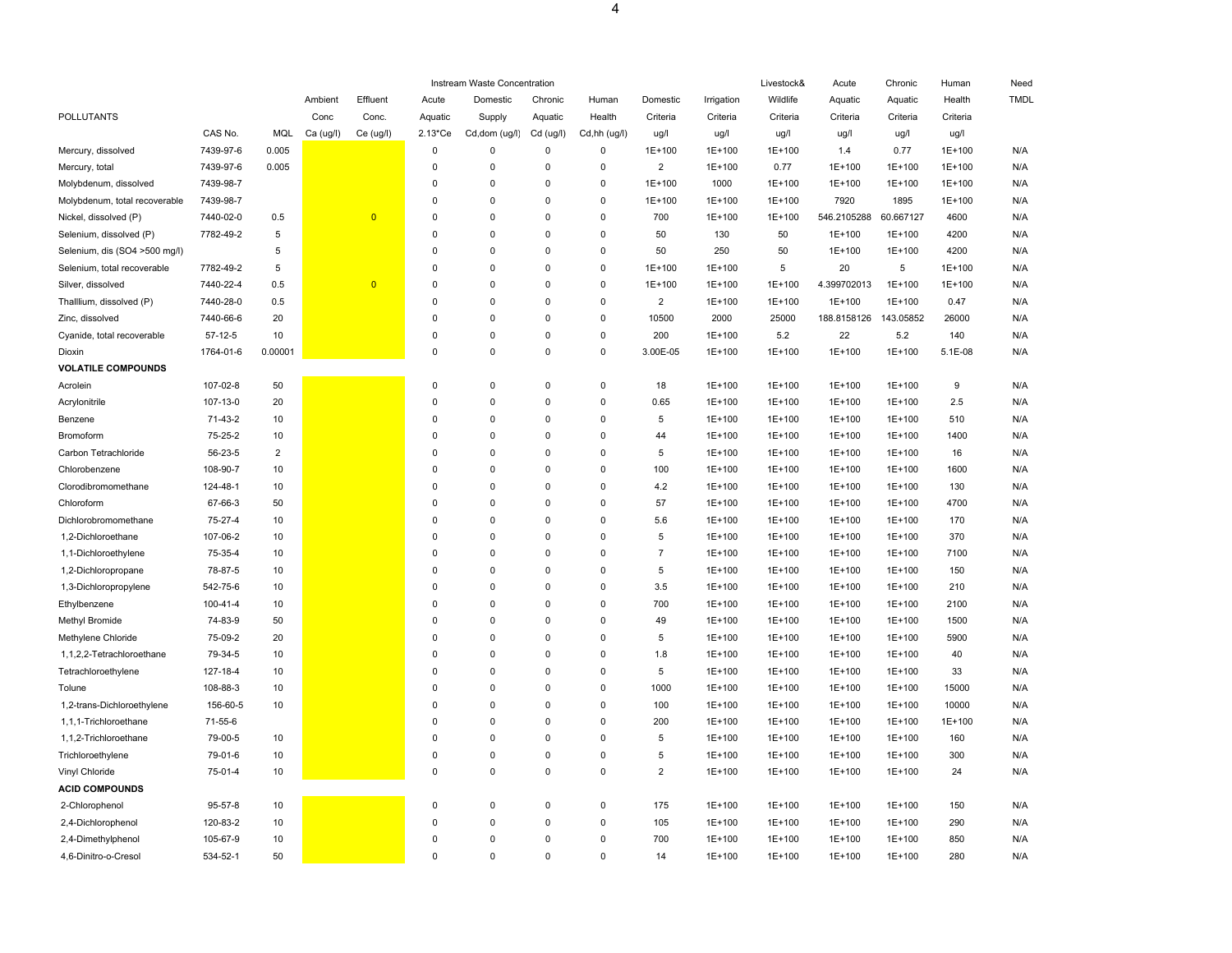|                               |               |            |           |           |                   | Instream Waste Concentration |             |              |              |            | Livestock& | Acute    | Chronic  | Human          | Need        |
|-------------------------------|---------------|------------|-----------|-----------|-------------------|------------------------------|-------------|--------------|--------------|------------|------------|----------|----------|----------------|-------------|
|                               |               |            | Ambient   | Effluent  | Acute             | Domestic                     | Chronic     | Human        | Domestic     | Irrigation | Wildlife   | Aquatic  | Aquatic  | Health         | <b>TMDL</b> |
| POLLUTANTS                    |               |            | Conc      | Conc.     | Aquatic           | Supply                       | Aquatic     | Health       | Criteria     | Criteria   | Criteria   | Criteria | Criteria | Criteria       |             |
|                               | CAS No.       | MQL        | Ca (ug/l) | Ce (ug/l) | $2.13 \text{*Ce}$ | Cd,dom (ug/l)                | Cd (ug/l)   | Cd,hh (ug/l) | ug/l         | ug/l       | ug/l       | ug/l     | ug/l     | ug/l           |             |
| 2,4-Dinitrophenol             | 51-28-5       | 50         |           |           | $\mathbf 0$       | $\mathbf 0$                  | $\mathbf 0$ | 0            | 70           | 1E+100     | 1E+100     | 1E+100   | 1E+100   | 5300           | N/A         |
| Pentachlorophenol             | 87-86-5       | 50         |           |           | $\mathbf 0$       | $\Omega$                     | 0           | $\mathbf 0$  | $\mathbf{1}$ | 1E+100     | $1E+100$   | 19       | 15       | 30             | N/A         |
| Phenol                        | 108-95-2      | $10$       |           |           | $\mathbf 0$       | $\mathbf 0$                  | 0           | 0            | 10500        | 1E+100     | 1E+100     | 1E+100   | 1E+100   | 860000         | N/A         |
| 2,4,6-Trichlorophenol         | 88-06-2       | 10         |           |           | $\mathbf 0$       | $\Omega$                     | $\mathbf 0$ | 0            | 32           | 1E+100     | 1E+100     | 1E+100   | $1E+100$ | 24             | N/A         |
| <b>BASE/NEUTRAL</b>           |               |            |           |           |                   |                              |             |              |              |            |            |          |          |                |             |
| Acenaphthene                  | 83-32-9       | 10         |           |           | $\pmb{0}$         | $\Omega$                     | $\mathbf 0$ | $\Omega$     | 2100         | $1E+100$   | 1E+100     | 1E+100   | 1E+100   | 990            | N/A         |
| Anthracene                    | 120-12-7      | 10         |           |           | $\mathbf 0$       | $\Omega$                     | $\mathbf 0$ | $\mathbf 0$  | 10500        | 1E+100     | 1E+100     | 1E+100   | 1E+100   | 40000          | N/A         |
| Benzidine                     | 92-87-5       | 50         |           |           | $\pmb{0}$         | $\mathbf 0$                  | 0           | 0            | 0.0015       | 1E+100     | 1E+100     | 1E+100   | 1E+100   | 0.002          | N/A         |
| Benzo(a)anthracene            | 56-55-3       | $\sqrt{5}$ |           |           | $\mathbf 0$       | $\mathbf 0$                  | $\mathbf 0$ | $\Omega$     | 0.048        | 1E+100     | 1E+100     | $1E+100$ | 1E+100   | 0.18           | N/A         |
| Benzo(a)pyrene                | $50 - 32 - 8$ | 5          |           |           | $\mathbf 0$       | $\mathbf 0$                  | $\pmb{0}$   | 0            | 0.2          | 1E+100     | 1E+100     | 1E+100   | 1E+100   | 0.18           | N/A         |
| 3,4-Benzofluoranthene         | 205-99-2      | 10         |           |           | $\Omega$          | $\Omega$                     | $\Omega$    | $\Omega$     | 0.048        | 1E+100     | 1E+100     | 1E+100   | 1E+100   | 0.18           | N/A         |
| Benzo(k)fluoranthene          | 207-08-9      | 5          |           |           | $\mathbf 0$       | $\Omega$                     | 0           | 0            | 0.048        | 1E+100     | 1E+100     | 1E+100   | 1E+100   | 0.18           | N/A         |
| Bis(2-chloroethyl)Ether       | 111-44-4      | 10         |           |           | $\mathbf 0$       | $\Omega$                     | $\Omega$    | $\Omega$     | 0.3          | 1E+100     | 1E+100     | 1E+100   | 1E+100   | 5.3            | N/A         |
| Bis(2-chloroisopropyl)Ether   | 108-60-1      | 10         |           |           | $\mathbf 0$       | $\Omega$                     | $\Omega$    | $\Omega$     | 1400         | 1E+100     | 1E+100     | 1E+100   | 1E+100   | 65000          | N/A         |
| Bis(2-ethylhexyl)Phthalate    | 117-81-7      | 10         |           |           | $\mathbf 0$       | $\Omega$                     | $\Omega$    | $\Omega$     | 6            | 1E+100     | 1E+100     | 1E+100   | 1E+100   | 22             | N/A         |
| <b>Butyl Benzyl Phthalate</b> | 85-68-7       | 10         |           |           | $\mathbf 0$       | $\mathbf 0$                  | $\mathbf 0$ | 0            | 7000         | 1E+100     | $1E+100$   | 1E+100   | 1E+100   | 1900           | N/A         |
| 2-Chloronapthalene            | 91-58-7       | 10         |           |           | $\mathbf 0$       | $\mathbf 0$                  | 0           | 0            | 2800         | 1E+100     | 1E+100     | 1E+100   | 1E+100   | 1600           | N/A         |
| Chrysene                      | 218-01-9      | 5          |           |           | $\mathbf 0$       | $\mathbf 0$                  | $\mathbf 0$ | 0            | 0.048        | 1E+100     | 1E+100     | 1E+100   | 1E+100   | 0.18           | N/A         |
| Dibenzo(a,h)anthracene        | 53-70-3       | 5          |           |           | $\mathbf 0$       | $\mathbf 0$                  | $\Omega$    | 0            | 0.048        | 1E+100     | 1E+100     | $1E+100$ | 1E+100   | 0.18           | N/A         |
| 1,2-Dichlorobenzene           | $95 - 50 - 1$ | 10         |           |           | $\mathbf 0$       | $\Omega$                     | $\Omega$    | 0            | 600          | 1E+100     | 1E+100     | 1E+100   | 1E+100   | 1300           | N/A         |
| 1,3-Dichlorobenzene           | 541-73-1      | 10         |           |           | $\mathbf 0$       | $\Omega$                     | $\Omega$    | $\Omega$     | 469          | 1E+100     | 1E+100     | 1E+100   | 1E+100   | 960            | N/A         |
| 1,4-Dichlorobenzene           | 106-46-7      | 10         |           |           | $\mathbf 0$       | $\Omega$                     | $\mathbf 0$ | $\mathbf 0$  | 75           | 1E+100     | 1E+100     | 1E+100   | 1E+100   | 190            | N/A         |
| 3.3'-Dichlorobenzidine        | 91-94-1       | 5          |           |           | $\Omega$          | $\Omega$                     | $\Omega$    | $\Omega$     | 0.78         | 1E+100     | 1E+100     | 1E+100   | 1E+100   | 0.28           | N/A         |
| Diethyl Phthalate             | 84-66-2       | 10         |           |           | $\mathbf 0$       | $\mathbf 0$                  | 0           | 0            | 28000        | 1E+100     | 1E+100     | 1E+100   | 1E+100   | 44000          | N/A         |
| Dimethyl Phthalate            | 131-11-3      | 10         |           |           | $\mathbf 0$       | $\mathbf 0$                  | $\mathbf 0$ | $\mathbf 0$  | 350000       | 1E+100     | 1E+100     | 1E+100   | 1E+100   | 1100000        | N/A         |
| Di-n-Butyl Phthalate          | 84-74-2       | 10         |           |           | $\mathbf 0$       | $\Omega$                     | 0           | $\mathbf 0$  | 3500         | 1E+100     | $1E+100$   | $1E+100$ | 1E+100   | 4500           | N/A         |
| 2,4-Dinitrotoluene            | 121-14-2      | $10$       |           |           | $\mathbf 0$       | $\mathbf 0$                  | 0           | 0            | 1.1          | 1E+100     | $1E+100$   | $1E+100$ | 1E+100   | 34             | N/A         |
| 1,2-Diphenylhydrazine         | 122-66-7      | 20         |           |           | $\Omega$          | $\Omega$                     | $\Omega$    | $\Omega$     | 0.44         | 1E+100     | 1E+100     | 1E+100   | 1E+100   | $\overline{2}$ | N/A         |
| Fluoranthene                  | 206-44-0      | 10         |           |           | $\mathbf 0$       | $\mathbf 0$                  | 0           | 0            | 1400         | 1E+100     | 1E+100     | 1E+100   | 1E+100   | 140            | N/A         |
| Fluorene                      | 86-73-7       | 10         |           |           | $\Omega$          | $\Omega$                     | $\mathbf 0$ | $\mathbf 0$  | 1400         | 1E+100     | 1E+100     | 1E+100   | 1E+100   | 5300           | N/A         |
| Hexachlorobenzene             | 118-74-1      | 5          |           | 0.5       | 1.065             | 0.0229206                    | 0.0229206   | 0.00760487   | $\mathbf{1}$ | 1E+100     | 1E+100     | 1E+100   | 1E+100   | 0.0029         | N/A         |
| Hexachlorobutadiene           | 87-68-3       | 10         |           |           | $\pmb{0}$         | $\Omega$                     | 0           | 0            | 4.5          | 1E+100     | 1E+100     | 1E+100   | 1E+100   | 180            | N/A         |
| Hexachlorocyclopentadiene     | 77-47-4       | 10         |           |           | $\mathbf 0$       | $\mathbf 0$                  | $\mathbf 0$ | 0            | 50           | 1E+100     | 1E+100     | 1E+100   | 1E+100   | 1100           | N/A         |
| Hexachloroethane              | 67-72-1       | 20         |           |           | $\mathbf 0$       | $\mathbf 0$                  | 0           | 0            | 25           | 1E+100     | 1E+100     | 1E+100   | 1E+100   | 33             | N/A         |
| Indeno(1,2,3-cd)Pyrene        | 193-39-5      | 5          |           |           | $\mathbf 0$       | $\Omega$                     | 0           | $\Omega$     | 0.048        | 1E+100     | $1E+100$   | $1E+100$ | 1E+100   | 0.18           | N/A         |
| Isophorone                    | 78-59-1       | 10         |           |           | $\mathbf 0$       | $\mathbf 0$                  | 0           | 0            | 368          | 1E+100     | 1E+100     | 1E+100   | 1E+100   | 9600           | N/A         |
| Nitrobenzene                  | 98-95-3       | 10         |           |           | $\mathbf 0$       | $\mathbf 0$                  | 0           | 0            | 18           | 1E+100     | 1E+100     | 1E+100   | 1E+100   | 690            | N/A         |
| n-Nitrosodimethylamine        | 62-75-9       | 50         |           |           | $\mathbf 0$       | $\Omega$                     | $\Omega$    | 0            | 0.0069       | 1E+100     | 1E+100     | 1E+100   | 1E+100   | 30             | N/A         |
| n-Nitrosodi-n-Propylamine     | 621-64-7      | 20         |           |           | $\mathbf 0$       | $\Omega$                     | $\Omega$    | 0            | 0.05         | 1E+100     | 1E+100     | 1E+100   | $1E+100$ | 5.1            | N/A         |
| n-Nitrosodiphenylamine        | 86-30-6       | 20         |           |           | $\mathbf 0$       | $\mathbf 0$                  | 0           | 0            | 71           | 1E+100     | 1E+100     | 1E+100   | 1E+100   | 60             | N/A         |
| Nonylphenol                   | 84852-15-3    |            |           |           | $\mathbf 0$       | $\mathbf 0$                  | $\mathbf 0$ | 0            | 1E+100       | 1E+100     | 1E+100     | 28       | 6.6      | 1E+100         | N/A         |
| Pyrene                        | 129-00-0      | 10         |           |           | $\Omega$          | $\mathbf 0$                  | $\Omega$    | $\mathbf 0$  | 1050         | 1E+100     | 1E+100     | 1E+100   | 1E+100   | 4000           | N/A         |
| 1,2,4-Trichlorobenzene        | 120-82-1      | 10         |           |           | $\Omega$          | $\Omega$                     | $\Omega$    | $\Omega$     | 70           | 1E+100     | 1E+100     | $1E+100$ | 1E+100   | 70             | N/A         |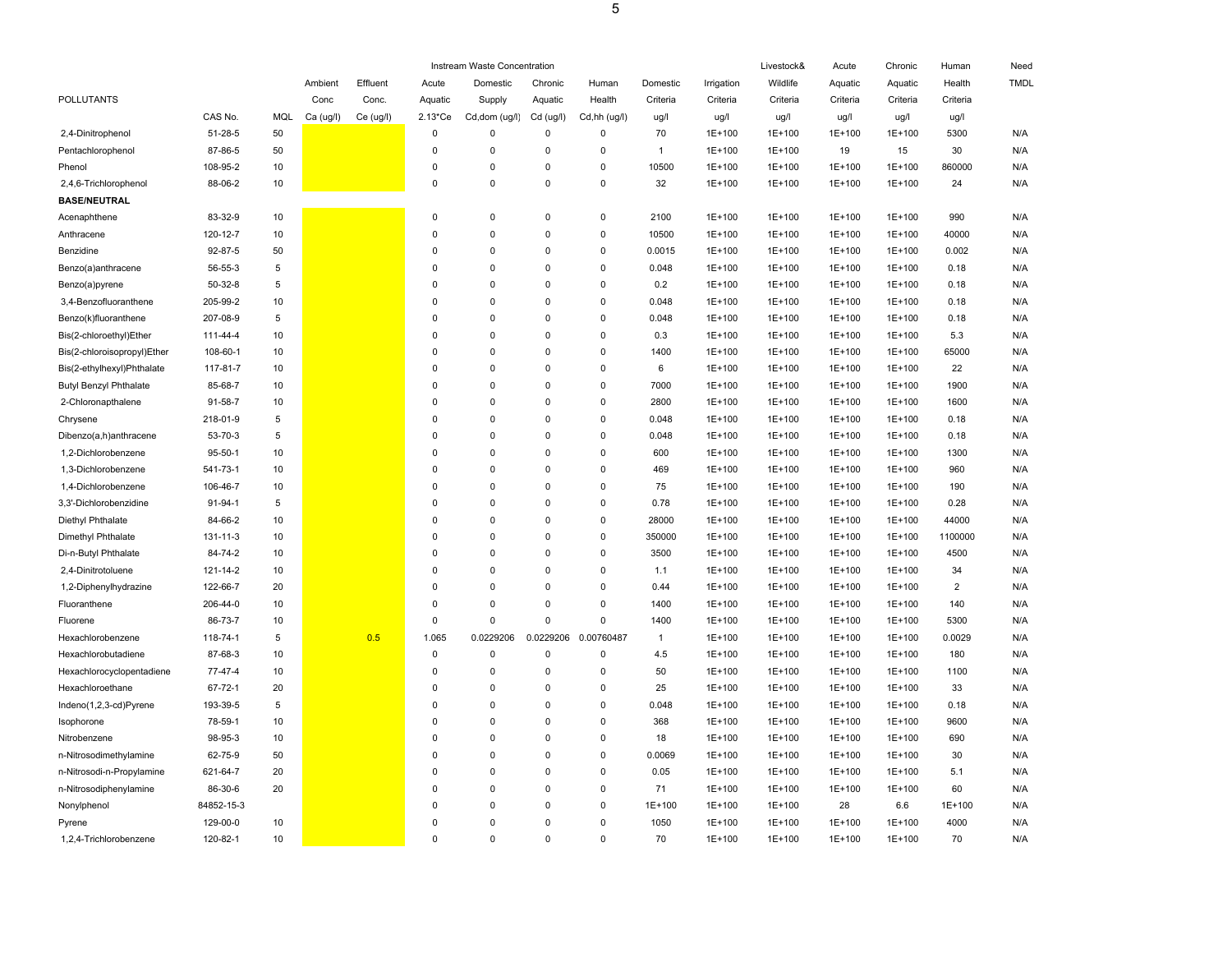| Instream Waste Concentration |            |      |           |           |                        |               |             |              |                |            |          | Acute          | Chronic  | Human    | Need        |
|------------------------------|------------|------|-----------|-----------|------------------------|---------------|-------------|--------------|----------------|------------|----------|----------------|----------|----------|-------------|
|                              |            |      | Ambient   | Effluent  | Acute                  | Domestic      | Chronic     | Human        | Domestic       | Irrigation | Wildlife | Aquatic        | Aquatic  | Health   | <b>TMDL</b> |
| <b>POLLUTANTS</b>            |            |      | Conc      | Conc.     | Aquatic                | Supply        | Aquatic     | Health       | Criteria       | Criteria   | Criteria | Criteria       | Criteria | Criteria |             |
|                              | CAS No.    | MQL  | Ca (ug/l) | Ce (ug/l) | $2.13$ <sup>*</sup> Ce | Cd,dom (ug/l) | Cd (ug/l)   | Cd,hh (ug/l) | ug/l           | ug/l       | ug/l     | ug/l           | ug/l     | ug/l     |             |
| <b>PESTICIDES AND PCBS</b>   |            |      |           |           |                        |               |             |              |                |            |          |                |          |          |             |
| Aldrin                       | 309-00-2   | 0.01 |           |           | 0                      | 0             | 0           | $\mathbf 0$  | 0.021          | $1E+100$   | 1E+100   | 3              | 1E+100   | 0.0005   | N/A         |
| Alpha-BHC                    | 319-84-6   | 0.05 |           |           | $\mathbf 0$            | $\mathbf 0$   | $\pmb{0}$   | $\mathbf 0$  | 0.056          | $1E+100$   | 1E+100   | $1E+100$       | 1E+100   | 0.049    | N/A         |
| Beta-BHC                     | 319-85-7   | 0.05 |           |           | $\Omega$               | 0             | 0           | $\mathbf 0$  | 0.091          | 1E+100     | 1E+100   | 1E+100         | 1E+100   | 0.17     | N/A         |
| Gamma-BHC                    | 58-89-9    | 0.05 |           |           | $\Omega$               | $\mathbf 0$   | $\pmb{0}$   | 0            | 0.2            | 1E+100     | 1E+100   | 0.95           | 1E+100   | 1.8      | N/A         |
| Chlordane                    | 57-74-9    | 0.2  |           |           | $\Omega$               | 0             | 0           | $\mathbf 0$  | $\overline{2}$ | 1E+100     | 1E+100   | 2.4            | 0.0043   | 0.0081   | N/A         |
| 4.4'-DDT and derivatives     | 50-29-3    | 0.02 |           |           | 0                      | 0             | 0           | $\mathbf 0$  | 1              | 1E+100     | 0.001    | 1.1            | 0.001    | 0.0022   | N/A         |
| Dieldrin                     | 60-57-1    | 0.02 |           |           | $\Omega$               | $\mathbf 0$   | $\mathbf 0$ | $\mathbf 0$  | 0.022          | 1E+100     | 1E+100   | 0.24           | 0.056    | 0.00054  | N/A         |
| Diazinon                     | 333-41-5   |      |           |           | $\Omega$               | $\mathbf 0$   | $\mathbf 0$ | $\mathbf 0$  | $1E+100$       | 1E+100     | 1E+100   | 0.17           | 0.17     | 1E+100   | N/A         |
| Alpha-Endosulfan             | 959-98-8   | 0.01 |           |           | $\Omega$               | $\mathbf 0$   | $\mathbf 0$ | $\mathbf 0$  | 62             | 1E+100     | 1E+100   | 0.22           | 0.056    | 89       | N/A         |
| Beta-Endosulfan              | 33213-65-9 | 0.02 |           |           | $\Omega$               | 0             | 0           | $\Omega$     | 62             | 1E+100     | 1E+100   | 0.22           | 0.056    | 89       | N/A         |
| Endosulfan sulfate           | 1031-7-8   | 0.1  |           |           | $\Omega$               | 0             | 0           | $\mathbf 0$  | 62             | 1E+100     | 1E+100   | 1E+100         | 1E+100   | 89       | N/A         |
| Endrin                       | 72-20-8    | 0.02 |           |           | $\Omega$               | 0             | $\pmb{0}$   | $\mathbf 0$  | 2              | 1E+100     | 1E+100   | 0.086          | 0.036    | 0.06     | N/A         |
| Endrin Aldehyde              | 7421-93-4  | 0.1  |           |           | $\Omega$               | $\mathbf 0$   | $\pmb{0}$   | $\mathbf 0$  | 10.5           | 1E+100     | 1E+100   | 1E+100         | $1E+100$ | 0.3      | N/A         |
| Heptachlor                   | 76-44-8    | 0.01 |           |           | 0                      | 0             | 0           | $\mathbf 0$  | 0.4            | 1E+100     | 1E+100   | 0.52           | 0.0038   | 0.00079  | N/A         |
| <b>Heptachlor Epoixde</b>    | 1024-57-3  | 0.01 |           |           | $\Omega$               | $\mathbf 0$   | $\mathbf 0$ | $\mathbf 0$  | 0.2            | $1E+100$   | 1E+100   | 0.52           | 0.0038   | 0.00039  | N/A         |
| PCBs                         | 1336-36-3  | 0.2  |           |           | $\Omega$               | $\Omega$      | $\mathbf 0$ | $\mathbf 0$  | 0.5            | $1E+100$   | 0.014    | $\overline{2}$ | 0.014    | 0.00064  | N/A         |
| Toxaphene                    | 8001-35-2  | 0.3  |           |           | $\Omega$               | $\Omega$      | $\Omega$    | $\Omega$     | 3              | $1E+100$   | $1E+100$ | 0.73           | 0.0002   | 0.0028   | N/A         |

# **STEP 3:** SCAN POTENTIAL INSTREAM WASTE CONCENTRATIONS AGAINST WATER QUALITY CRITERIA AND ESTABLISH EFFLUENT LIMITATIONS FOR ALL APPLICABLE PARAMETERS

No limits are established if the receiving stream is not designated for the particular uses.

No limits are established if the potential instream waste concentrations are less than the chronic water quality criteria.

The most applicable stringent criteria are used to establish effluent limitations for a given parameter.

Water quality criteria apply at the end-of-pipe for acute aquatic life criteria and discharges to public lakes.

If background concentration exceeds the water quality criteria, water quality criteria apply. And "Need TMDL" shown to the next column of Avg. Mass

Monthly avg concentration = daily max. / 1.5.

### APPLICABLE WATER QUALITY-BASED LIMITS

| The following formular is used to calculate the allowable daily maximum effluent cincentration |                                             | See the current "Procedures for Implementing NPDES Permits in New Mexico" |  |
|------------------------------------------------------------------------------------------------|---------------------------------------------|---------------------------------------------------------------------------|--|
| Daily Max. Conc. = $Cs + (Cs - Ca)(F^*Qa/Qe)$                                                  | Monthly Avg. Conc. = Daily Max. Conc. / 1.5 |                                                                           |  |

Where: Cs = Applicable water quality standard

Ca = Ambient stream concentration

F = Fraction of stream allowed for mixing (1.0 is assigned to domestic water supply and human health uses)

Qe = Plant effluent flow

Qa = Criteria Low flow (4Q3) or Harmonic Mean flow for Human Health Criteria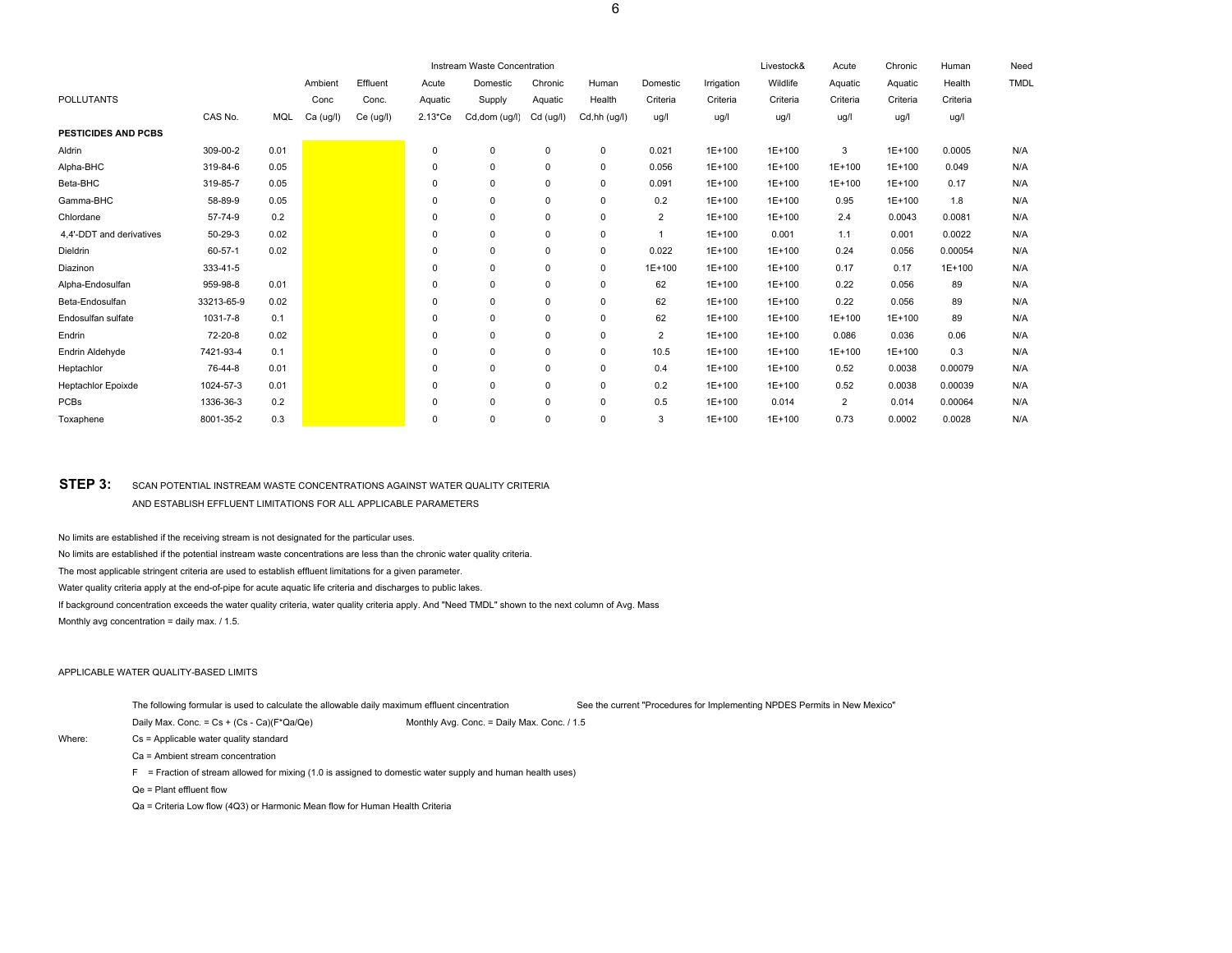|                                                  |            |               |          |            | Livestock   | Acute   | Chronic | Human  | Daily    | Monthly  | Daily Max | Mon. Avg | Daily    | Monthly  |
|--------------------------------------------------|------------|---------------|----------|------------|-------------|---------|---------|--------|----------|----------|-----------|----------|----------|----------|
| POLLUTANTS                                       | CAS No.    | <b>STORET</b> | Domestic | Irrigation | or Wildlife | Aquatic | Aquatic | Health | Max Conc | Avg Conc | Total     | Total    | Max Load | Avg Load |
|                                                  |            |               | Limits   | Limits     | Limits      | Limits  | Limits  | Limits | ug/l     | ug/l     | ug/l      | ug/l     | Ib/day   | lb/day   |
| Radioactivity, Nutrients, and Chlorine, as Total |            |               |          |            |             |         |         |        |          |          |           |          |          |          |
| Aluminum, Total                                  | 7429-90-5  | 01105         | N/A      | N/A        | N/A         | N/A     | N/A     | N/A    | N/A      | N/A      | N/A       | N/A      | N/A      | N/A      |
| Barium, Total                                    | 7440-39-3  | 01007         | N/A      | N/A        | N/A         | N/A     | N/A     | N/A    | N/A      | N/A      | N/A       | N/A      | N/A      | N/A      |
| Boron, Total                                     | 7440-42-8  | 01022         | N/A      | N/A        | N/A         | N/A     | N/A     | N/A    | N/A      | N/A      | N/A       | N/A      | N/A      | N/A      |
| Cobalt, Total                                    | 7440-48-4  | 01037         | N/A      | N/A        | N/A         | N/A     | N/A     | N/A    | N/A      | N/A      | N/A       | N/A      | N/A      | N/A      |
| Uranium, Total                                   | 7440-61-1  | 22706         | N/A      | N/A        | N/A         | N/A     | N/A     | N/A    | N/A      | N/A      | N/A       | N/A      | N/A      | N/A      |
| Vanadium, Total                                  | 7440-62-2  | 01087         | N/A      | N/A        | N/A         | N/A     | N/A     | N/A    | N/A      | N/A      | N/A       | N/A      | N/A      | N/A      |
| Ra-226 and Ra-228 (pCi/l)                        |            | 11503         | N/A      | N/A        | N/A         | N/A     | N/A     | N/A    | N/A      | N/A      | N/A       | N/A      | N/A      | N/A      |
| Strontium (pCi/l)                                |            | 13501         | N/A      | N/A        | N/A         | N/A     | N/A     | N/A    | N/A      | N/A      | N/A       | N/A      | N/A      | N/A      |
| Tritium (pCi/l)                                  |            | 04124         | N/A      | N/A        | N/A         | N/A     | N/A     | N/A    | N/A      | N/A      | N/A       | N/A      | N/A      | N/A      |
| Gross Alpha (pCi/l)                              |            | 80029         | N/A      | N/A        | N/A         | N/A     | N/A     | N/A    | N/A      | N/A      | N/A       | N/A      | N/A      | N/A      |
| Asbestos (fibers/l)                              |            |               | N/A      | N/A        | N/A         | N/A     | N/A     | N/A    | N/A      | N/A      | N/A       | N/A      | N/A      | N/A      |
| <b>Total Residual Chlorine</b>                   | 7782-50-5  | 50060         | N/A      | N/A        | N/A         | N/A     | N/A     | N/A    | N/A      | N/A      | N/A       | N/A      | N/A      | N/A      |
| Nitrate as N (mg/l)                              |            | 00620         | N/A      | N/A        | N/A         | N/A     | N/A     | N/A    | N/A      | N/A      | N/A       | N/A      | N/A      | N/A      |
| Nitrite + Nitrate (mg/l)                         |            | 00630         | N/A      | N/A        | N/A         | N/A     | N/A     | N/A    | N/A      | N/A      | N/A       | N/A      | N/A      | N/A      |
| METALS AND CYANIDE, as Total                     |            |               |          |            |             |         |         |        |          |          |           |          |          |          |
| Antimony, Total (P)                              | 7440-36-0  | 01097         | N/A      | N/A        | N/A         | N/A     | N/A     | N/A    | N/A      | N/A      | N/A       | N/A      | N/A      | N/A      |
| Arsenic, Total (P)                               | 7440-38-2  | 1002          | N/A      | N/A        | N/A         | N/A     | N/A     | N/A    | N/A      | N/A      | N/A       | N/A      | N/A      | N/A      |
| Beryllium, Total                                 | 7440-41-7  | 01012         | N/A      | N/A        | N/A         | N/A     | N/A     | N/A    | N/A      | N/A      | N/A       | N/A      | N/A      | N/A      |
| Cadmium, Total                                   | 7440-43-9  | 01027         | N/A      | N/A        | N/A         | N/A     | N/A     | N/A    | N/A      | N/A      | N/A       | N/A      | N/A      | N/A      |
| Chromium (III), dissolved                        | 16065-83-1 | 01033         | N/A      | N/A        | N/A         | N/A     | N/A     | N/A    | N/A      | N/A      | N/A       | N/A      | N/A      | N/A      |
| Chromium (VI), dissolved                         | 18540-29-9 | 01034         | N/A      | N/A        | N/A         | N/A     | N/A     | N/A    | N/A      | N/A      | N/A       | N/A      | N/A      | N/A      |
| Chromium, Total                                  | 7440-47-3  | 01034         | N/A      | N/A        | N/A         | N/A     | N/A     | N/A    | N/A      | N/A      | N/A       | N/A      | N/A      | N/A      |
| Copper, Total                                    | 7440-50-8  | 01042         | N/A      | N/A        | N/A         | N/A     | N/A     | N/A    | N/A      | N/A      | N/A       | N/A      | N/A      | N/A      |
| Lead, Total                                      | 7439-92-1  | 01051         | N/A      | N/A        | N/A         | N/A     | N/A     | N/A    | N/A      | N/A      | N/A       | N/A      | N/A      | N/A      |
| Manganese, dissovled                             | 7439-96-5  | 01056         | N/A      | N/A        | N/A         | N/A     | N/A     | N/A    | N/A      | N/A      | N/A       | N/A      | N/A      | N/A      |
| Mercury, Dissolved                               | 7439-97-6  | 71900         | N/A      | N/A        | N/A         | N/A     | N/A     | N/A    | N/A      | N/A      | N/A       | N/A      | N/A      | N/A      |
| Mercury, Total                                   | 7439-97-6  | 71900         | N/A      | N/A        | N/A         | N/A     | N/A     | N/A    | N/A      | N/A      | N/A       | N/A      | N/A      | N/A      |
| Molybdenum, dissolved                            | 7439-98-7  | 1060          | N/A      | N/A        | N/A         | N/A     | N/A     | N/A    | N/A      | N/A      | N/A       | N/A      | N/A      | N/A      |
| Molybdenum, total recoverable                    | 7439-98-7  | 01062         | N/A      | N/A        | N/A         | N/A     | N/A     | N/A    | N/A      | N/A      | N/A       | N/A      | N/A      | N/A      |
| Nickel, Total (P)                                | 7440-02-0  | 01067         | N/A      | N/A        | N/A         | N/A     | N/A     | N/A    | N/A      | N/A      | N/A       | N/A      | N/A      | N/A      |
| Selenium, Total (P)                              | 7782-49-2  | 01147         | N/A      | N/A        | N/A         | N/A     | N/A     | N/A    | N/A      | N/A      | N/A       | N/A      | N/A      | N/A      |
| Selenium, Total (SO4 >500 mg/l)                  |            | 01147         | N/A      | N/A        | N/A         | N/A     | N/A     | N/A    | N/A      | N/A      | N/A       | N/A      | N/A      | N/A      |
| Selenium, Total recoverable                      | 7782-49-2  | 01147         | N/A      | N/A        | N/A         | N/A     | N/A     | N/A    | N/A      | N/A      | N/A       | N/A      | N/A      | N/A      |
| Silver, Total                                    | 7440-22-4  | 01077         | N/A      | N/A        | N/A         | N/A     | N/A     | N/A    | N/A      | N/A      | N/A       | N/A      | N/A      | N/A      |
| Thalllium, Total (P)                             | 7440-28-0  | 01059         | N/A      | N/A        | N/A         | N/A     | N/A     | N/A    | N/A      | N/A      | N/A       | N/A      | N/A      | N/A      |
| Zinc, Total                                      | 7440-66-6  | 1092          | N/A      | N/A        | N/A         | N/A     | N/A     | N/A    | N/A      | N/A      | N/A       | N/A      | N/A      | N/A      |
| Cyanide, total recoverable                       | 57-12-5    | 00720         | N/A      | N/A        | N/A         | N/A     | N/A     | N/A    | N/A      | N/A      | N/A       | N/A      | N/A      | N/A      |
| <b>DIOXIN</b>                                    |            |               |          |            |             |         |         |        |          |          |           |          |          | $\Omega$ |
| 2,3,7,8-TCDD                                     | 1764-01-6  | 34675         | N/A      | N/A        | N/A         | N/A     | N/A     | N/A    | N/A      | N/A      | N/A       | N/A      | N/A      | N/A      |
| <b>VOLATILE COMPOUNDS</b>                        |            |               |          |            |             |         |         |        |          |          |           |          |          |          |
| Acrolein                                         | 107-02-8   | 34210         | N/A      | N/A        | N/A         | N/A     | N/A     | N/A    | N/A      | N/A      | N/A       | N/A      | N/A      | N/A      |
| Acrylonitrile                                    | 107-13-0   | 34215         | N/A      | N/A        | N/A         | N/A     | N/A     | N/A    | N/A      | N/A      | N/A       | N/A      | N/A      | N/A      |
| Benzene                                          | 71-43-2    | 34030         | N/A      | N/A        | N/A         | N/A     | N/A     | N/A    | N/A      | N/A      | N/A       | N/A      | N/A      | N/A      |
| <b>Bromoform</b>                                 | 75-25-2    | 32104         | N/A      | N/A        | N/A         | N/A     | N/A     | N/A    | N/A      | N/A      | N/A       | N/A      | N/A      | N/A      |
| Carbon Tetrachloride                             | 56-23-5    | 32102         | N/A      | N/A        | N/A         | N/A     | N/A     | N/A    | N/A      | N/A      | N/A       | N/A      | N/A      | N/A      |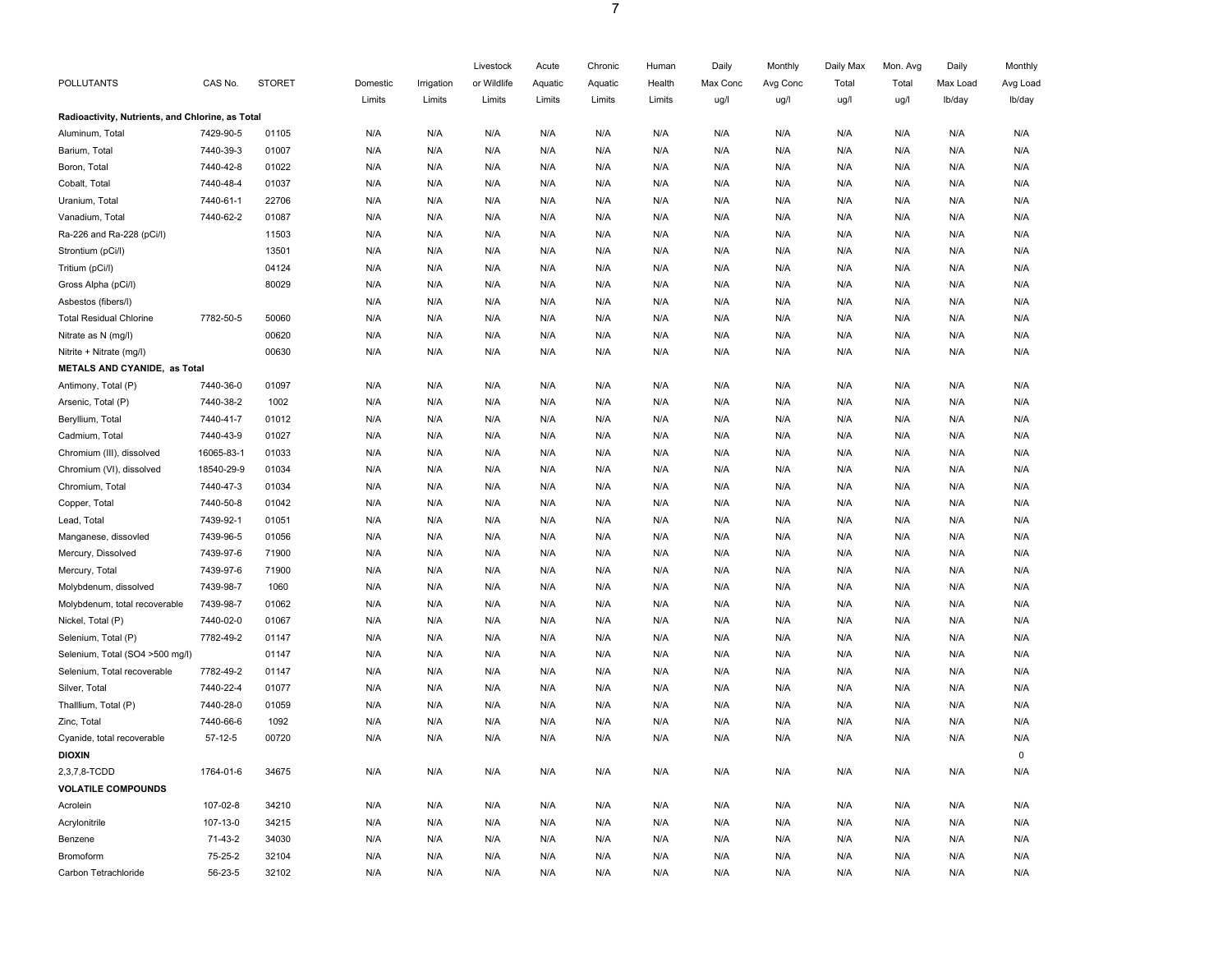|                               |               |               |          |            | Livestock   | Acute   | Chronic | Human  | Daily    | Monthly  | Daily Max | Mon. Avg | Daily    | Monthly  |
|-------------------------------|---------------|---------------|----------|------------|-------------|---------|---------|--------|----------|----------|-----------|----------|----------|----------|
| POLLUTANTS                    | CAS No.       | <b>STORET</b> | Domestic | Irrigation | or Wildlife | Aquatic | Aquatic | Health | Max Conc | Avg Conc | Total     | Total    | Max Load | Avg Load |
|                               |               |               | Limits   | Limits     | Limits      | Limits  | Limits  | Limits | ug/l     | ug/l     | ug/l      | ug/l     | Ib/day   | lb/day   |
| Chlorobenzene                 | 108-90-7      | 34301         | N/A      | N/A        | N/A         | N/A     | N/A     | N/A    | N/A      | N/A      | N/A       | N/A      | N/A      | N/A      |
| Clorodibromomethane           | 124-48-1      | 32105         | N/A      | N/A        | N/A         | N/A     | N/A     | N/A    | N/A      | N/A      | N/A       | N/A      | N/A      | N/A      |
| Chloroform                    | 67-66-3       | 32106         | N/A      | N/A        | N/A         | N/A     | N/A     | N/A    | N/A      | N/A      | N/A       | N/A      | N/A      | N/A      |
| Dichlorobromomethane          | 75-27-4       | 32101         | N/A      | N/A        | N/A         | N/A     | N/A     | N/A    | N/A      | N/A      | N/A       | N/A      | N/A      | N/A      |
| 1,2-Dichloroethane            | 107-06-2      | 34531         | N/A      | N/A        | N/A         | N/A     | N/A     | N/A    | N/A      | N/A      | N/A       | N/A      | N/A      | N/A      |
| 1,1-Dichloroethylene          | 75-35-4       | 34501         | N/A      | N/A        | N/A         | N/A     | N/A     | N/A    | N/A      | N/A      | N/A       | N/A      | N/A      | N/A      |
| 1,2-Dichloropropane           | 78-87-5       | 34541         | N/A      | N/A        | N/A         | N/A     | N/A     | N/A    | N/A      | N/A      | N/A       | N/A      | N/A      | N/A      |
| 1,3-Dichloropropylene         | 542-75-6      | 34561         | N/A      | N/A        | N/A         | N/A     | N/A     | N/A    | N/A      | N/A      | N/A       | N/A      | N/A      | N/A      |
| Ethylbenzene                  | 100-41-4      | 34371         | N/A      | N/A        | N/A         | N/A     | N/A     | N/A    | N/A      | N/A      | N/A       | N/A      | N/A      | N/A      |
| Methyl Bromide                | 74-83-9       | 34413         | N/A      | N/A        | N/A         | N/A     | N/A     | N/A    | N/A      | N/A      | N/A       | N/A      | N/A      | N/A      |
| Methylene Chloride            | 75-09-2       | 34423         | N/A      | N/A        | N/A         | N/A     | N/A     | N/A    | N/A      | N/A      | N/A       | N/A      | N/A      | N/A      |
| 1,1,2,2-Tetrachloroethane     | 79-34-5       | 34516         | N/A      | N/A        | N/A         | N/A     | N/A     | N/A    | N/A      | N/A      | N/A       | N/A      | N/A      | N/A      |
| Tetrachloroethylene           | 127-18-4      | 34475         | N/A      | N/A        | N/A         | N/A     | N/A     | N/A    | N/A      | N/A      | N/A       | N/A      | N/A      | N/A      |
| Tolune                        | 108-88-3      | 34010         | N/A      | N/A        | N/A         | N/A     | N/A     | N/A    | N/A      | N/A      | N/A       | N/A      | N/A      | N/A      |
| 1,2-trans-Dichloroethylene    | 156-60-5      | 34546         | N/A      | N/A        | N/A         | N/A     | N/A     | N/A    | N/A      | N/A      | N/A       | N/A      | N/A      | N/A      |
| 1,1,1-Trichloroethane         | 71-55-6       |               | N/A      | N/A        | N/A         | N/A     | N/A     | N/A    | N/A      | N/A      | N/A       | N/A      | N/A      | N/A      |
| 1,1,2-Trichloroethane         | 79-00-5       | 34511         | N/A      | N/A        | N/A         | N/A     | N/A     | N/A    | N/A      | N/A      | N/A       | N/A      | N/A      | N/A      |
| Trichloroethylene             | 79-01-6       | 39180         | N/A      | N/A        | N/A         | N/A     | N/A     | N/A    | N/A      | N/A      | N/A       | N/A      | N/A      | N/A      |
| Vinyl Chloride                | 75-01-4       | 39175         | N/A      | N/A        | N/A         | N/A     | N/A     | N/A    | N/A      | N/A      | N/A       | N/A      | N/A      | N/A      |
| <b>ACID COMPOUNDS</b>         |               |               |          |            |             |         |         |        |          |          |           |          |          |          |
| 2-Chlorophenol                | $95 - 57 - 8$ | 34586         | N/A      | N/A        | N/A         | N/A     | N/A     | N/A    | N/A      | N/A      | N/A       | N/A      | N/A      | N/A      |
| 2,4-Dichlorophenol            | 120-83-2      | 34601         | N/A      | N/A        | N/A         | N/A     | N/A     | N/A    | N/A      | N/A      | N/A       | N/A      | N/A      | N/A      |
| 2,4-Dimethylphenol            | 105-67-9      | 34606         | N/A      | N/A        | N/A         | N/A     | N/A     | N/A    | N/A      | N/A      | N/A       | N/A      | N/A      | N/A      |
| 4,6-Dinitro-o-Cresol          | 534-52-1      | 34657         | N/A      | N/A        | N/A         | N/A     | N/A     | N/A    | N/A      | N/A      | N/A       | N/A      | N/A      | N/A      |
| 2,4-Dinitrophenol             | 51-28-5       | 34616         | N/A      | N/A        | N/A         | N/A     | N/A     | N/A    | N/A      | N/A      | N/A       | N/A      | N/A      | N/A      |
| Pentachlorophenol             | 87-86-5       | 39032         | N/A      | N/A        | N/A         | N/A     | N/A     | N/A    | N/A      | N/A      | N/A       | N/A      | N/A      | N/A      |
| Phenol                        | 108-95-2      | 34694         | N/A      | N/A        | N/A         | N/A     | N/A     | N/A    | N/A      | N/A      | N/A       | N/A      | N/A      | N/A      |
| 2,4,6-Trichlorophenol         | 88-06-2       | 34621         | N/A      | N/A        | N/A         | N/A     | N/A     | N/A    | N/A      | N/A      | N/A       | N/A      | N/A      | N/A      |
| <b>BASE/NEUTRAL</b>           |               |               |          |            |             |         |         |        |          |          |           |          |          |          |
| Acenaphthene                  | 83-32-9       | 34205         | N/A      | N/A        | N/A         | N/A     | N/A     | N/A    | N/A      | N/A      | N/A       | N/A      | N/A      | N/A      |
| Anthracene                    | 120-12-7      | 34220         | N/A      | N/A        | N/A         | N/A     | N/A     | N/A    | N/A      | N/A      | N/A       | N/A      | N/A      | N/A      |
| Benzidine                     | 92-87-5       | 39120         | N/A      | N/A        | N/A         | N/A     | N/A     | N/A    | N/A      | N/A      | N/A       | N/A      | N/A      | N/A      |
| Benzo(a)anthracene            | 56-55-3       | 34526         | N/A      | N/A        | N/A         | N/A     | N/A     | N/A    | N/A      | N/A      | N/A       | N/A      | N/A      | N/A      |
| Benzo(a)pyrene                | $50-32-8$     | 34247         | N/A      | N/A        | N/A         | N/A     | N/A     | N/A    | N/A      | N/A      | N/A       | N/A      | N/A      | N/A      |
| 3,4-Benzofluoranthene         | 205-99-2      | 34230         | N/A      | N/A        | N/A         | N/A     | N/A     | N/A    | N/A      | N/A      | N/A       | N/A      | N/A      | N/A      |
| Benzo(k)fluoranthene          | 207-08-9      | 34242         | N/A      | N/A        | N/A         | N/A     | N/A     | N/A    | N/A      | N/A      | N/A       | N/A      | N/A      | N/A      |
| Bis(2-chloroethyl)Ether       | 111-44-4      | 34273         | N/A      | N/A        | N/A         | N/A     | N/A     | N/A    | N/A      | N/A      | N/A       | N/A      | N/A      | N/A      |
| Bis(2-chloroisopropyl)Ether   | 108-60-1      | 34283         | N/A      | N/A        | N/A         | N/A     | N/A     | N/A    | N/A      | N/A      | N/A       | N/A      | N/A      | N/A      |
| Bis(2-ethylhexyl)Phthalate    | 117-81-7      | 39100         | N/A      | N/A        | N/A         | N/A     | N/A     | N/A    | N/A      | N/A      | N/A       | N/A      | N/A      | N/A      |
| <b>Butyl Benzyl Phthalate</b> | 85-68-7       | 34292         | N/A      | N/A        | N/A         | N/A     | N/A     | N/A    | N/A      | N/A      | N/A       | N/A      | N/A      | N/A      |
| 2-Chloronapthalene            | 91-58-7       | 34581         | N/A      | N/A        | N/A         | N/A     | N/A     | N/A    | N/A      | N/A      | N/A       | N/A      | N/A      | N/A      |
| Chrysene                      | 218-01-9      | 34320         | N/A      | N/A        | N/A         | N/A     | N/A     | N/A    | N/A      | N/A      | N/A       | N/A      | N/A      | N/A      |
| Dibenzo(a,h)anthracene        | 53-70-3       | 34556         | N/A      | N/A        | N/A         | N/A     | N/A     | N/A    | N/A      | N/A      | N/A       | N/A      | N/A      | N/A      |
| 1,2-Dichlorobenzene           | $95 - 50 - 1$ | 34536         | N/A      | N/A        | N/A         | N/A     | N/A     | N/A    | N/A      | N/A      | N/A       | N/A      | N/A      | N/A      |